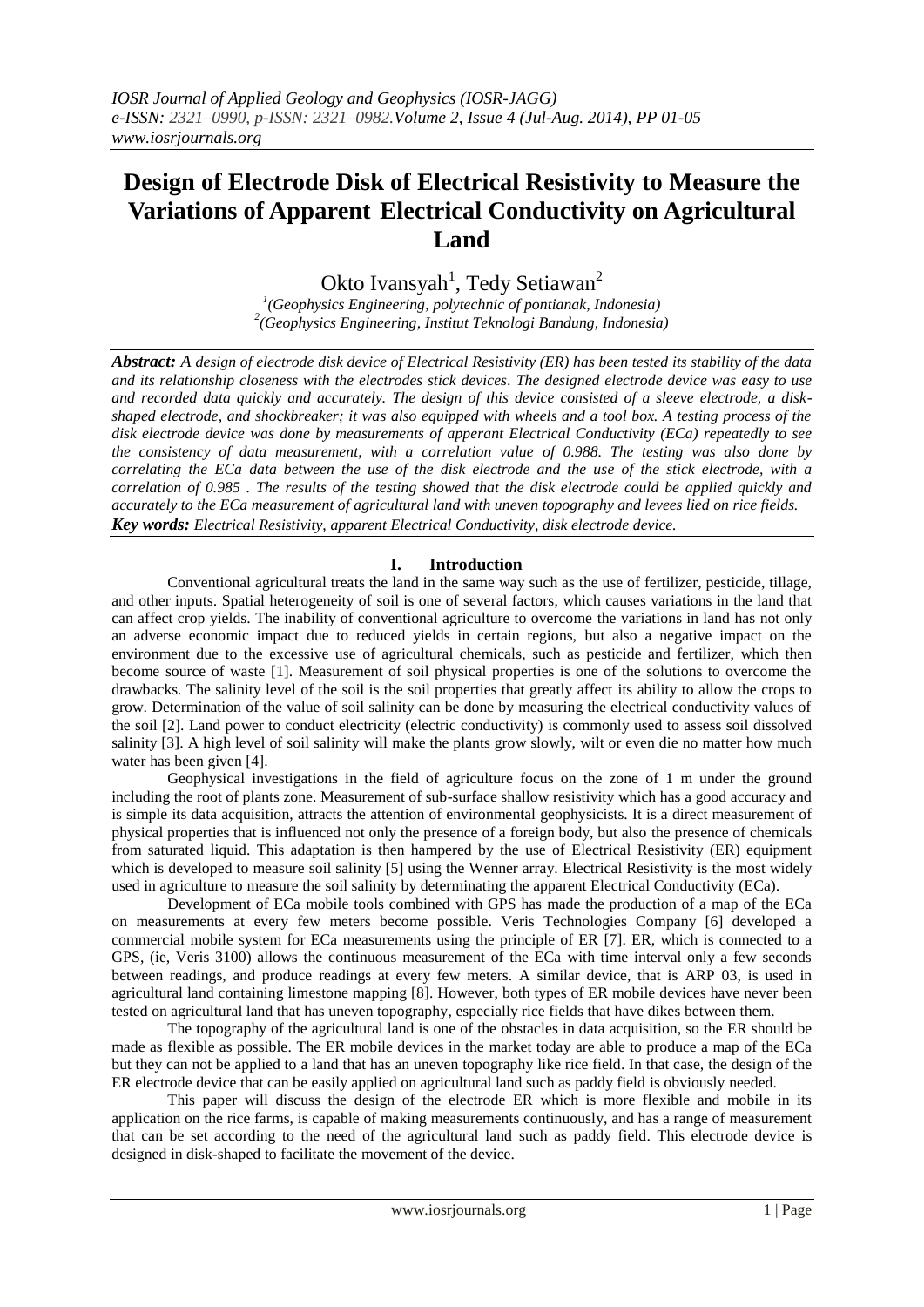# **II. Disk Electrode of Electrical Resistivity**

# **2.1 Electrode of Electrical Resistivity**

Electrode of the Electrical Resistivity is a device used to conduct electrical current into the soil or medium and to detect the potential difference of the electrical current injected. In the ER method, the current is injected into the earth using two current electrodes. Then, the potential difference generated will be measured using two potential electrodes. From the results of measurements of currents and potential for each different electrode spacing, it can be determined the variation of the resistivity of each layer below the point of measurement.



**Fig.1.** Scheme of two current electrodes and two potential electrodes on the surface of a homogeneous isotropic soil, adopted from [9].

The potential difference between points P<sub>1</sub> and P<sub>2</sub> can be obtained from equation (1),  
\n
$$
\Delta V = \frac{I \rho}{2\pi} \left\{ \left( \frac{1}{r_2} - \frac{1}{r_2} \right) - \left( \frac{1}{r_3} - \frac{1}{r_4} \right) \right\}
$$
\n(1)

where  $r_1$ ,  $r_2$ ,  $r_3$  and  $r_4$  is the electrodes spacing, as shown in Fig.1. This arrangement is associated with four electrodes that lie normally used in field.

# **2.2 Electrode Design**

The ER electrodes device was designed to be able to work in mobile and to measure continuously and also to be applied on agricultural land such as paddy field of which topography was uneven and had dikes between fields. This device was made to facilitate geoelectric data collection process. The device consisted of four disk-shaped electrodes and was equipped with two wheels and a tool box for Resistivity Meter.

#### **Disk Electrode**

Electrical resistivity electrode device which was used in this research was in the form of disk consists of an electrode arm, a part of the disk-shaped electrode, and a part of spring (shockbreaker) electrode (Fig.2 a). An electrode arm served the connection of the disk to another part of the whole parts of these electrodes. The part of the disc-shaped electrode served as a conductor in direct contact with the ground and could rotate so that the device could measure continuously. On the other hand, the part of spring (shockbreaker) electrode allowed the arm electrode to move up and down when the disk electrode got a hitch bumps (or holes) so that the disk electrode kept touching the ground. The arm electrodes consist of the upper arm and forearm which were made from iron holo (2 x 4 cm), while the disk eletrode was made of metal plate with a thickness of 3 mm. The disk electrode has the following specifications:

- o The length of the upper arm is 35 cm
- o The length of the forearm is 40 cm
- o The diameter of disk electrode is 25 cm
- o The thickness of disk electrode is 3 mm
- o The length of the spring is 12 cm

The distance between the electrode arms can also be set according to the desired depth of penetration of the users; with a maximum distance range of current electrode is 120 cm (and still can be improved further).

#### *Wheel*

The series wheel made the electrode device work more mobile. This circuit used wheels or tires which were made of rubber so they could be pumped with air. Wheel or tire rubber has a large coefficient of friction so that when rubbing the surface of the ground, it is expected to roll smoothly. The height of the electrode wheel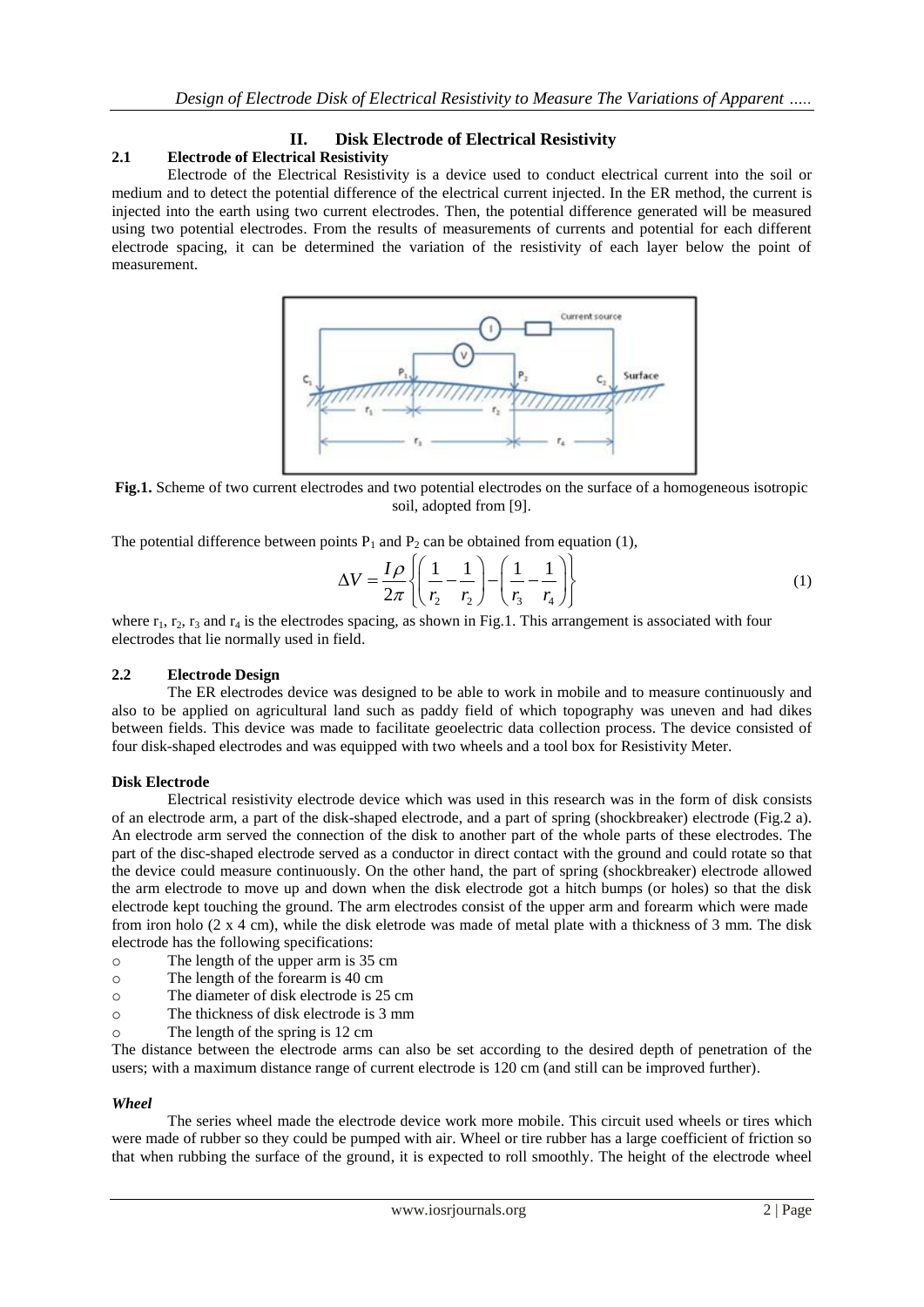circuit was designed so that it could be adjusted by the users, with the distance between wheels was fixed at 80 cm and the diameter of tire was 35cm Ø. The design of electrode wheels device can be seen in Fig.2b.

#### *Tool box*

The tool box was used to store resistivity meter device and battery. It was made of a thin metal plate with the thickness of 1 mm, and dry batteries. Its dimension had been adapted to Resistivity meter equipment with type of McOHM Mark Model-2115A-2. The tool box has the dimensions of  $(31x30x13.5)$  cm, while of the battery box is (9.5x20x11) cm. Tool box and battery box was covered with foam rubber which serves as a vibration dampening and shock absorbers (Fig. 2c).

### **2.3 Testing**

#### **Measurements of Soil Apparent Electrical Conductivity (ECa)**

The testing of the disk electrode device was conducted by obtaining the soil electrical conductivity data. The value of the electrical conductivity of the soil is the inverse of soil resistivity,  $\rho$ , of which the values is calculated from the comparison of the current (*I*) and voltage ( $\Delta V$ ) as in equation (2)

$$
\rho = 2\pi a \frac{\Delta V}{I} = 2\pi aR\tag{2}
$$

where *V* is the voltage (*V*), *a* is the distance between the electrodes  $(m)$ , *I* is the electric current (*A*), and *R* is the measured resistance  $(\Omega)$ .

The equation (2) can also be written as:

$$
ECa = \frac{1}{\rho} = \frac{1}{2\pi aR}
$$
\n
$$
\sigma
$$
\n
$$
\sigma
$$
\n
$$
\sigma
$$
\n
$$
\sigma
$$
\n
$$
\sigma
$$
\n
$$
\sigma
$$
\n
$$
\sigma
$$
\n
$$
\sigma
$$
\n
$$
\sigma
$$
\n
$$
\sigma
$$
\n
$$
\sigma
$$
\n
$$
\sigma
$$
\n
$$
\sigma
$$
\n
$$
\sigma
$$
\n
$$
\sigma
$$
\n
$$
\sigma
$$
\n
$$
\sigma
$$
\n
$$
\sigma
$$
\n
$$
\sigma
$$
\n
$$
\sigma
$$
\n
$$
\sigma
$$
\n
$$
\sigma
$$
\n
$$
\sigma
$$
\n
$$
\sigma
$$
\n
$$
\sigma
$$
\n
$$
\sigma
$$
\n
$$
\sigma
$$
\n
$$
\sigma
$$
\n
$$
\sigma
$$
\n
$$
\sigma
$$
\n
$$
\sigma
$$
\n
$$
\sigma
$$
\n
$$
\sigma
$$
\n
$$
\sigma
$$
\n
$$
\sigma
$$
\n
$$
\sigma
$$
\n
$$
\sigma
$$
\n
$$
\sigma
$$
\n
$$
\sigma
$$
\n
$$
\sigma
$$
\n
$$
\sigma
$$
\n
$$
\sigma
$$
\n
$$
\sigma
$$
\n
$$
\sigma
$$
\n
$$
\sigma
$$
\n
$$
\sigma
$$
\n
$$
\sigma
$$
\n
$$
\sigma
$$
\n
$$
\sigma
$$
\n
$$
\sigma
$$
\n
$$
\sigma
$$
\n
$$
\sigma
$$
\n
$$
\sigma
$$
\n
$$
\sigma
$$
\n
$$
\sigma
$$
\n
$$
\sigma
$$
\n
$$
\sigma
$$
\n
$$
\sigma
$$
\n
$$
\sigma
$$
\n
$$
\sigma
$$
\n
$$
\sigma
$$
\n
$$
\sigma
$$
\n
$$
\sigma
$$
\n
$$
\sigma
$$
\n
$$
\sigma
$$
\n
$$
\sigma
$$
\n
$$
\sigma
$$

**Fig.2. (a)** Disk electrode design of electrical resistivity **(b)** Design wheel sets that will be applied to the disk electrode **(c)** The design of the tool box as a container resistivity meter and battery.

The data of ECa of soil at Basic Science B ITB yard was obtained by using a resistivity meter McOHM type-2115A Model Mark-2. The measurements were made on the track of 40 m long with the spacing between the measurement point was 2 m.

The testing of the disk electrode device was conducted in two phases to ensure the data acquired is proper. The stages of the testing disk electrode device are as follows:

- The first phase, the correlation (r) soil apparent electrical conductivity (ECa) data on repeated measurements using disk electrode device was made. This stage was carried out in order to see the consistency of the data obtained using the disk electrode.
- The second phase, the correlation (r) soil apparent electrical conductivity (ECa) data on the measurement using the disk electrode device and the stick electrode was conducted. This stage was carried out in order to see the level of closeness of relations between the two data.
- $\bullet$

# **III. Result**

**3.1 Electrode Design** The electrode design which has been ready to use has the following specifications,

- Dimensions: 1 meter (length) x 1.2 m (width) x 1 meter (height)
- Weight : 12 Kg
- Wide stretch of electrodes: 10 cm (minimum) 120 cm (maximum)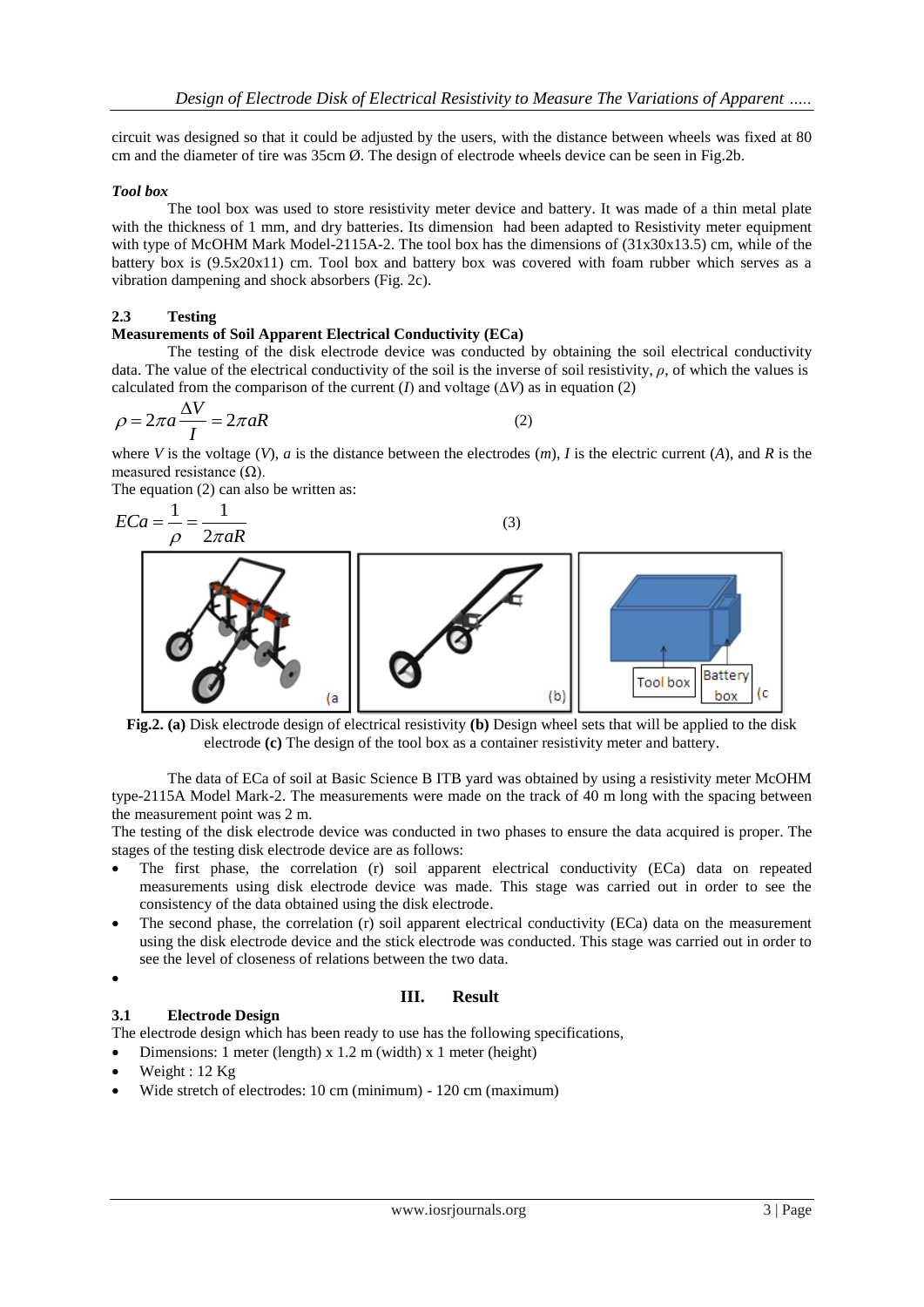

**Fig.3.** Disk electrode device of electrical resistivity

# **3.2 Testing Disk Electrode**

The application of the electrical resistivity disk electrode designed (Fig. 4a) resulted the apparent electrical conductivity data that was satisfying and was in accordance with the desired design. The repeated measurements using disk electrode designs gave consistent data with a correlation value of 0.988; which showed a very good level of stability data (Fig. 5).



**Fig.5. (a)** The use of disk electrode device that has been designed. **(b)** The use of stick electrodes

On the other hand, the results of measurements using the disk electrode (Fig. 4a) and the stick electrode (Fig. 4b) showed a correlation value of 0.985; which explained that both data had a high degree of relationship (Fig. 6).

So, it can be said that the design of the disk electrode is able to be used as electrodes in the measurement of apparent electrical conductivity soil and can be applied on farms that have uneven topography and dykes on the rice field.



**Fig.6.** Graph of correlation (r) value of ECa on repeated measurements using the disk electrode.